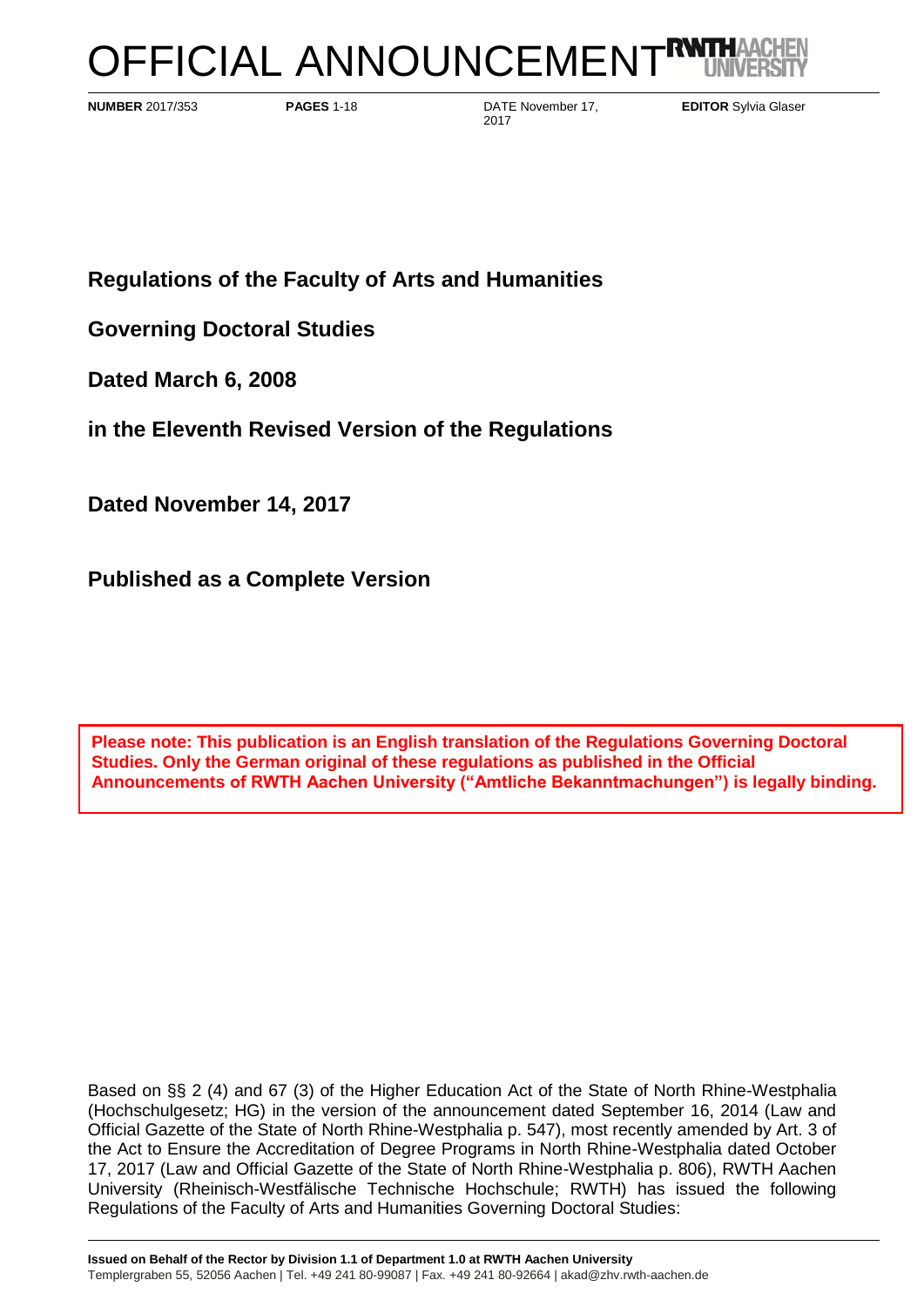## **Contents**

## **I General**

- § 1 Right to Award Doctorates
- § 2 Doctoral Committee
- § 3 Doctoral Commission
- § 4 Reviewers
- § 5 Dissertation
- § 6 Grading of the Doctoral Examination
- § 7 Doctoral Degree Requirements

## **II Admission to Doctoral Studies**

- § 8 **General Admission Requirements**
- § 9 Admission to Doctoral Studies Based on a Degree Awarded by an International University
- § 10 Center for Doctoral Studies
- § 11 Application for the Assessment of the Admission Requirements
- § 11a Data Collection, Processing, and Transfer

## **III Doctoral Examination Process**

- § 12 Application for Admission to the Doctoral Examination
- § 13 Initiation of the Doctoral Examination Process
- § 14 Examination of the Dissertation
- § 15 Revision of the Dissertation
- § 16 Oral Examination
- § 17 Publication of the Dissertation
- § 18 Doctoral Certificate
- § 19 Honorary Doctorate and Renewal of the Doctoral Certificate
- § 20 Revocation of the Doctoral Degree
- § 21 Viewing of Examination Records
- § 22 Joint Doctoral Examination Process
- § 23 Entry Into Force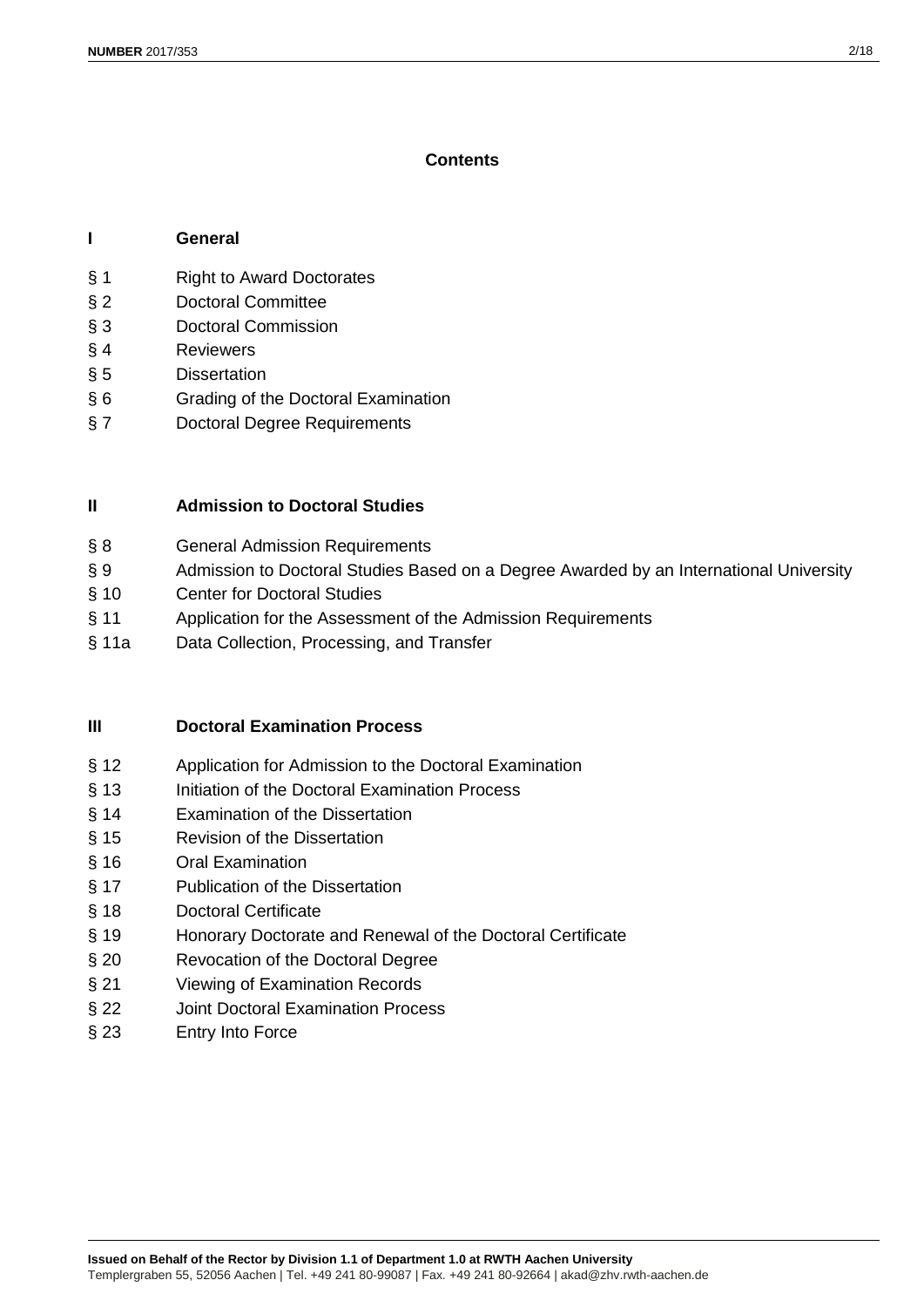## **I. General**

#### **§ 1 Right to Award Doctorates**

- (1) The Faculty of Arts and Humanities at RWTH Aachen University has the right to award doctorates.
- (2) The doctorate establishes the candidate's ability to undertake independent academic work that exceeds the general objective of the degree program. The ability is determined based on a thesis (dissertation) of high quality demonstrating an advancement of the state of scientific knowledge and an oral examination (defense). The doctoral degree is awarded upon successful completion of the doctoral program.
- (3) The Faculty of Arts and Humanities awards the degree of Doktorin/Doktor der Philosophie (Dr. Phil.) [Doctor of Philosophy].

#### **§ 2 Doctoral Committee**

- (1) The Faculty Council of the Faculty of Arts and Humanities appoints a doctoral committee, which is responsible for the proper execution of the doctoral studies and the tasks assigned to it by these regulations.
- (2) The doctoral committee is comprised of four full-time university instructors from the Faculty who have a habilitation (postdoctoral teaching qualification) according to § 35 HG, one member from the group of academic staff holding a doctorate degree, one member from the group of technical and administrative staff, and one member from the group of the Faculty's students. The chairperson of the doctoral committee is the dean. The deputy chairperson and other members of the doctoral committee are nominated by the Faculty Council. The deputy chairperson must also be a professor. The term of office of the members of the doctoral committee is two years; re-election is permitted. A deputy shall be appointed for each member; this shall not apply to the chairperson.
- (3) The doctoral committee shall perform the following tasks:
	- 1. determining the doctoral requirements and deciding on admission to doctoral studies in accordance with § 8 through 11,
	- 2. initiating the doctoral examination process, including appointing the reviewers and the doctoral commission or not initiating the doctoral examination process,
	- 3. deciding on questions concerning compliance with the provisions of these regulations, as well as special cases in doctoral examination processes and appeals against decisions made by the chairperson, the doctoral committee, or individual examiners.
- (4) According to Paragraph 3 Nos. 1 and 2, the doctoral committee may delegate tasks to the chairperson.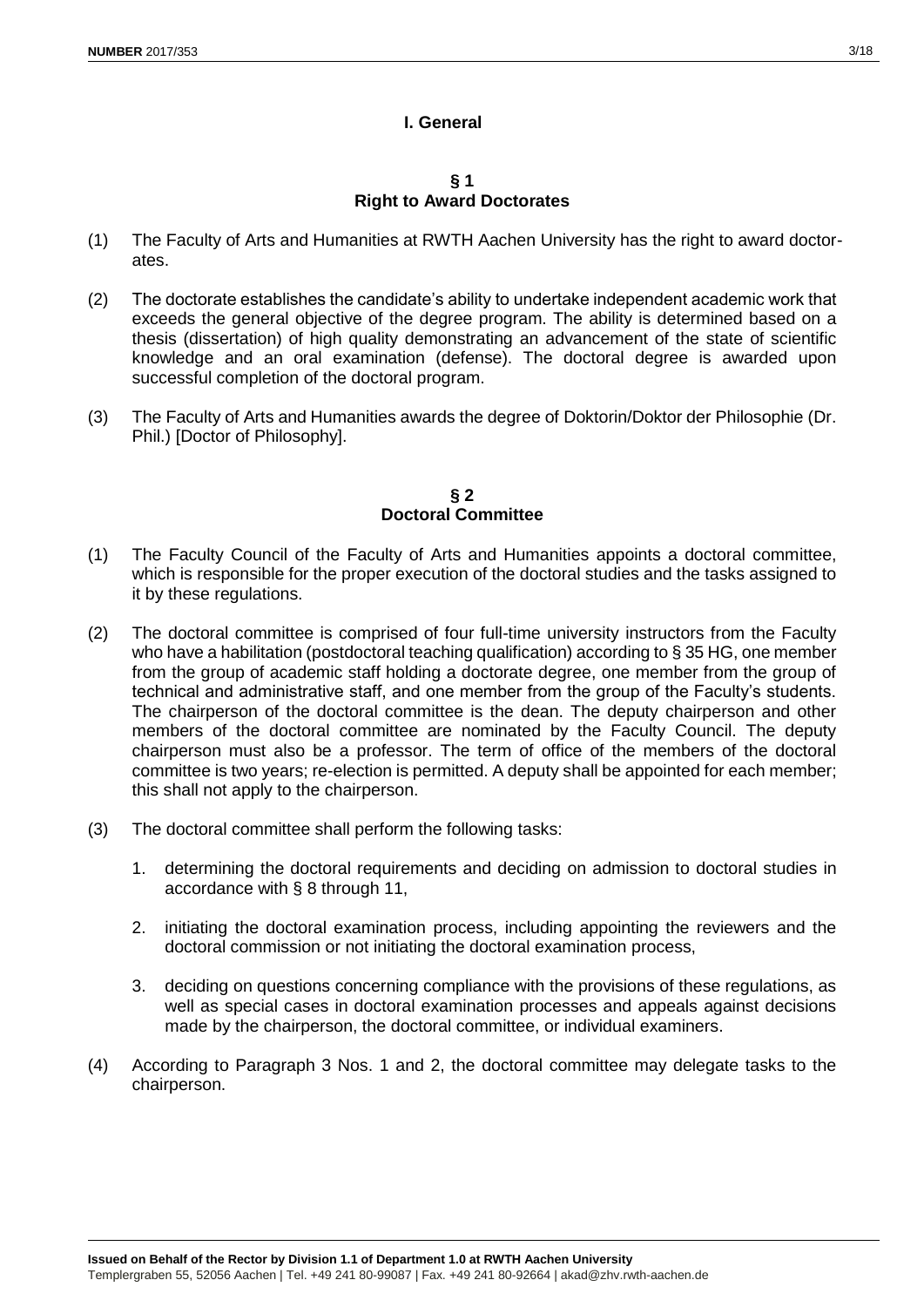- (5) The doctoral committee meetings are not public. Committee members are sworn to secrecy.
- (6) The doctoral committee makes decisions with a simple majority. In the event of a tie, the chairperson's vote shall decide the matter. The doctoral committee has a quorum if more than half of its members are present, including the chairperson or their deputy. A record shall be kept of the doctoral committee meetings.
- (7) The doctoral committee's chairperson shall inform the candidate about any decisions relating to them in a written notification that includes information on legal remedies.
- (8) The chairperson of the doctoral committee regularly reports to the Faculty Council on the status of doctorates and performances on exams.

**§ 3 Doctoral Commission**

- (1) A doctoral commission is formed to carry out the doctoral examination process. It includes the following members:
	- 1. the reviewers of the dissertation
	- 2. and one or two additional members per Paragraph 2, one of whom is assigned the function of chairperson by the doctoral committee.
- (2) The doctoral examination is to be conducted by the doctoral commission. The examiners are:
	- 1. In the case of a thesis defense (Disputation): the two reviewers and one other individual designated by the doctoral committee.
	- 2. In the case of a comprehensive oral examination (Rigorosum) with two minors: either the two reviewers and one other person determined by the doctoral committee. or: a reviewer and two other individuals appointed by the doctoral committee. In both cases, a reviewer must examine the major.
	- 3. In the case of a comprehensive oral examination (Rigorosum) with two majors: two examiners for one of the subjects, which the candidate gets to choose, and one examiner for the other subject. At least one of these individuals must be a reviewer.
- (3) The members of the doctoral commission should be university lecturers per § 35 HG, professors relieved of teaching duties or retired, adjunct professors according to § 41 HG, honorary professors, or private lecturers (Privatdozenten) from the Faculty of Arts and Humanities. If a topic is not covered in the Faculty of Arts and Humanities in the case of interdisciplinary dissertations, one of the reviewers should belong to another Faculty or university.
- (4) The candidate has the right to request a particular individual as the first reviewer. If this person meets the requirements of Paragraph 3, Sentence 1, the request is to be granted. The candidate may request additional reviewers.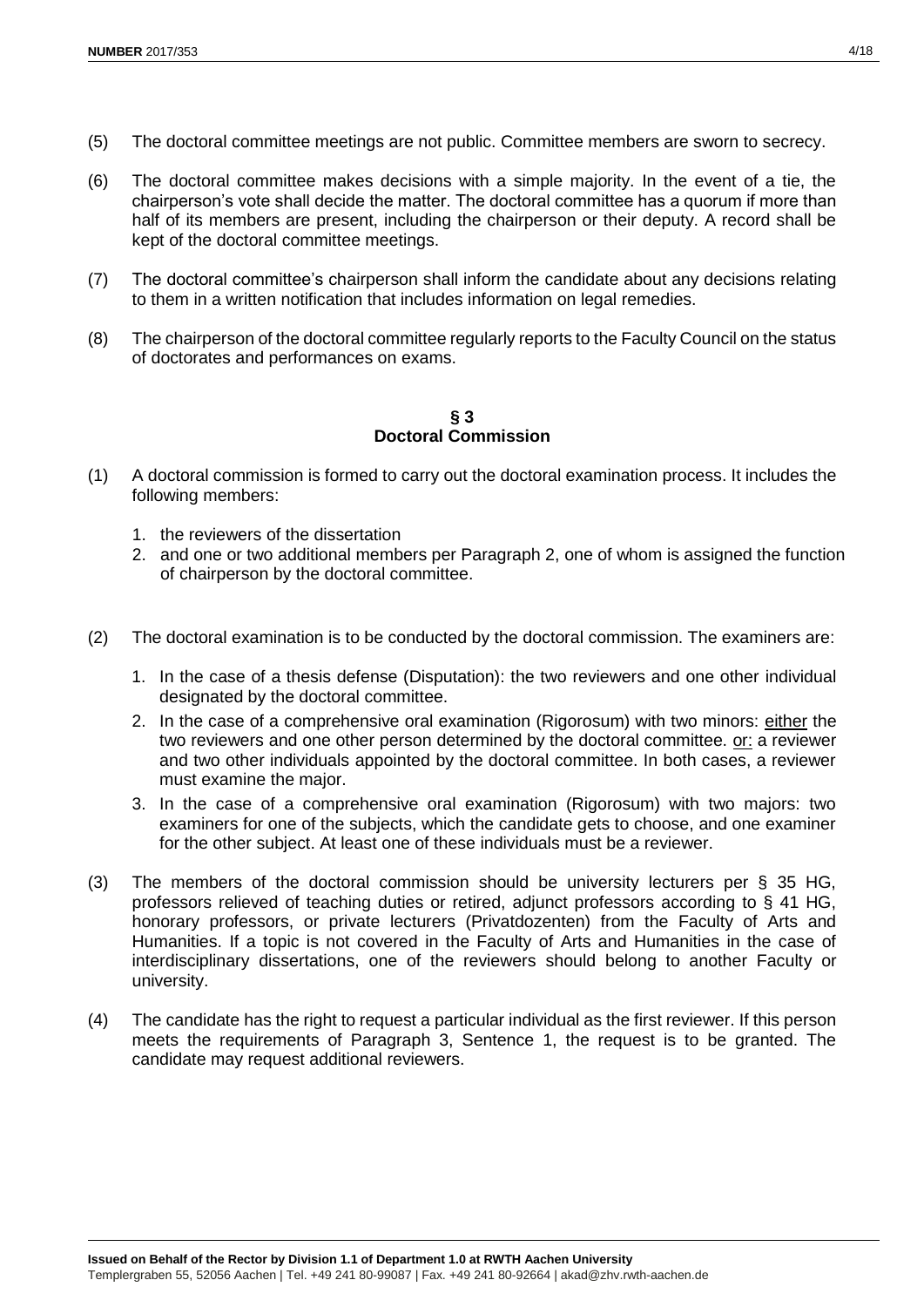The doctoral committee decides on the appointment of the other reviewers and examiners.

- (5) All members of the doctoral commission shall have voting rights. The doctoral commission makes decisions with a simple majority. In the event of a tie, the chairperson's vote shall decide the matter.
- (6) If a member appointed to the doctoral commission is not able to carry out the doctoral examination process (e.g. due to illness), the doctoral committee shall select a replacement member.

#### **§ 4 Reviewers**

- (1) The doctoral committee shall appoint at least two reviewers for the examination of the dissertation, usually from the group of university instructors per § 35 HG, professors relieved of teaching duties or retired, adjunct professors, honorary professors, or private lecturers (Privatdozenten) from RWTH Aachen University.
- (2) Within the scope of a partnership with RWTH Aachen University, an instructor from a university of applied sciences can also be appointed as a reviewer. In accordance with § 36 (1) No. 4 HG, the reviewer must have completed a habilitation (postdoctoral teaching qualification) or an equivalent scientific qualification. The doctoral committee shall determine whether the requirement has been met. As part of this joint supervision, the scope and content of the studies that are considered suitable preparation for the doctorate are to be determined for the doctoral candidate together with the supervisor from the university of applied sciences, in accordance with § 67 (4) Sentence 1 No. 2 HG.
- (3) If the dissertation has been supervised in accordance with  $\S 5 (4)$ , the supervisor must be one of the reviewers.
- (4) At least one of the reviewers must be a university instructor at the Faculty of Arts and Humanities per § 35 HG . However, in the subject of art history, one of the reviewers must be a university lecturer in art history at RWTH's Faculty of Architecture in per § 35 HG.
- (5) Reviewers can also be university instructors, adjunct professors, honorary professors, or private lecturers (Privatdozenten) employed at another German or international university or research institution.
- (6) If the content of the presented dissertation also includes a discipline pertaining to another Faculty, a professor, adjunct professor, private lecturer (Privatdozent), or honorary professor from that Faculty can be appointed as a reviewer by the doctoral committee; the dean of the other Faculty is to be informed in accordance with § 35 HG.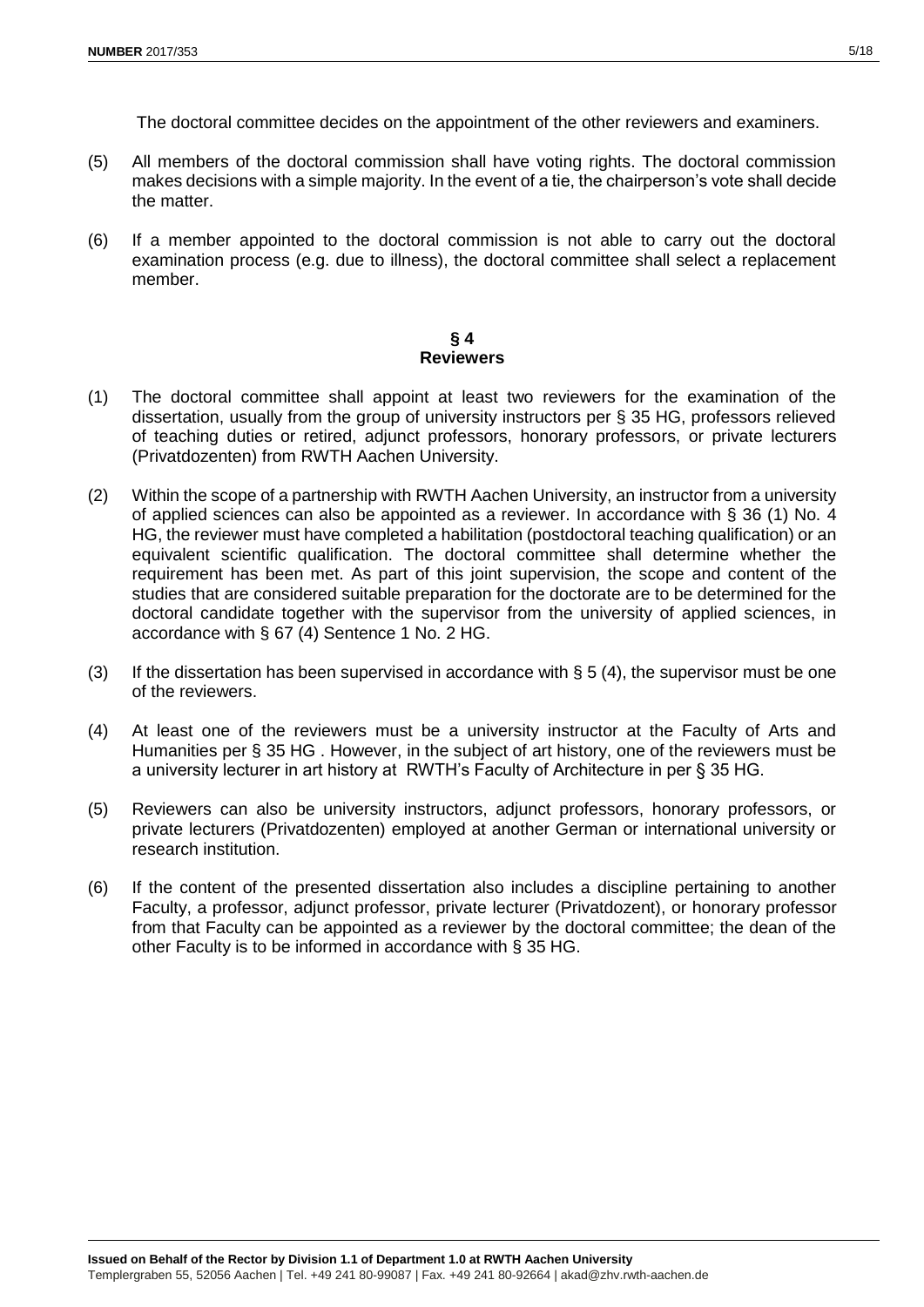(7) An additional reviewer may be asked to participate in exceptional cases. If the dissertation is submitted in a language other than German or English, the doctoral committee must appoint an additional external reviewer who speaks that language.

## **§ 5 Dissertation**

- (1) The candidate is required to submit an academic thesis (dissertation) that they have written independently in German or English. Upon request, the doctoral committee may also permit a dissertation to be written in another language. The request must be justified and submitted before the dissertation is written. The doctoral committee decides whether to grant this request at their next scheduled meeting. If the request is granted, the candidate must submit a 30-page summary in German with the dissertation, which also lays out the key points and arguments of the individual chapters.
- (2) A substantial part of the dissertation must relate to the scientific fields taught and researched at the Faculty of Arts and Humanities.
- (3) Work submitted for previous examinations may not be used for the dissertation. Excerpts from prior publications are permitted in agreement with the supervisor and must be communicated to the Faculty.
- (4) The dissertation must have been produced under academic guidance from a university instructor, a professor relieved of teaching duties or retired, an adjunct professor, an honorary professor, or a private lecturer (Privatdozent) from RWTH Aachen University. They are required to ensure appropriate academic supervision during the doctoral examination process. The willingness to accept this responsibility is usually confirmed by entering into a supervision agreement according to the valid version of the RWTH Aachen University template.
- (5) In the subjects of English linguistics, educational science, political science, psychology, sociology, and linguistics and communication science, several scientific papers already published or submitted for publication can be submitted as a dissertation with the consent of the supervisor if the results of these papers comply with the overall requirements for dissertations, the publication dates are not too far apart, and the results are thematically coherent. The doctoral committee decides on whether these papers are equivalent to a standard dissertation. The submitted papers must be prefaced with a general introduction on the state of the relevant research, the research questions pursued, the main results, and the reception of the research contribution by the scientific community. The candidate should be the sole author of all scientific papers unless their contribution can be clearly identified and evaluated so that their ability to perform independent scientific work can be confirmed.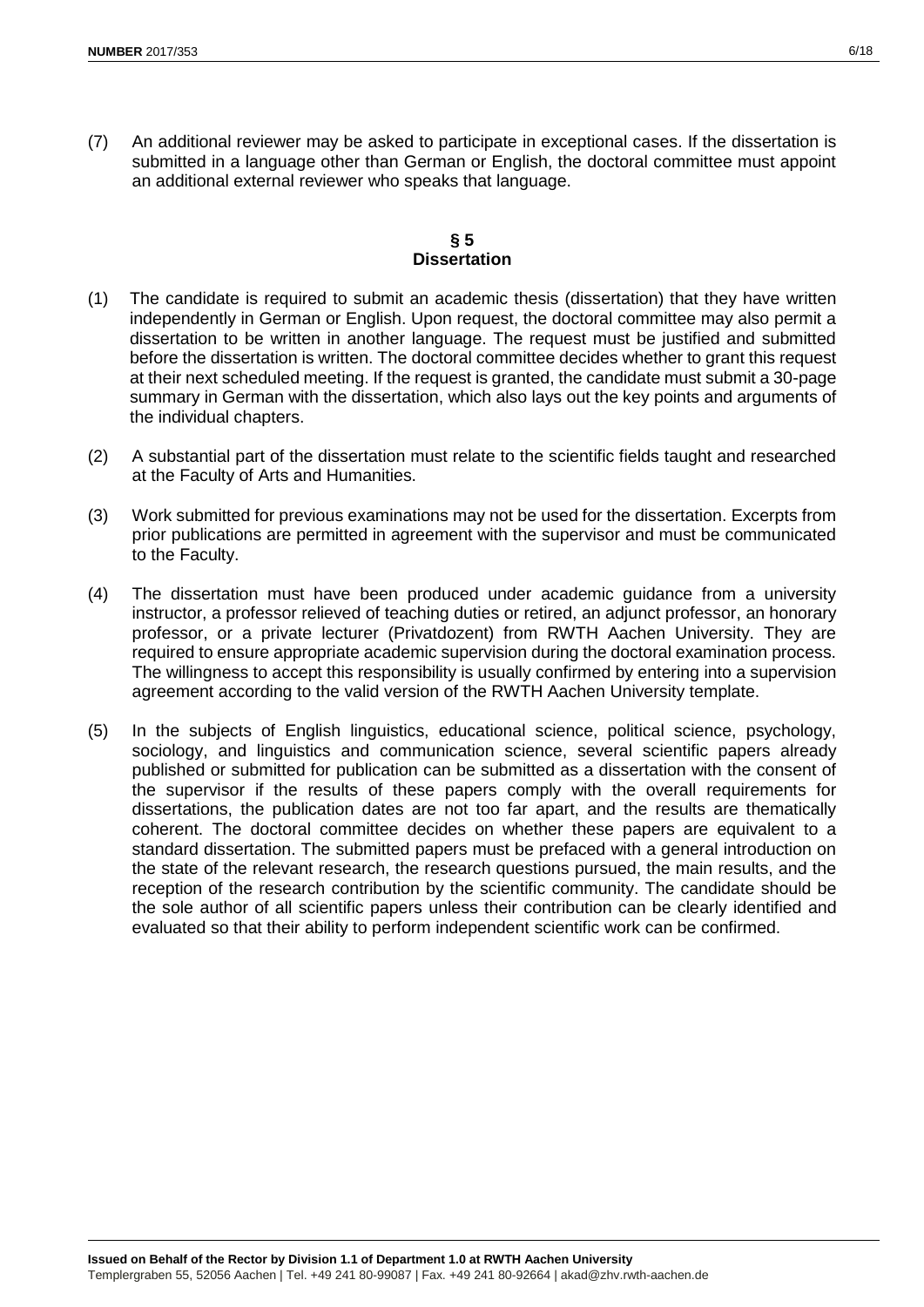## **§ 6 Grading of the Doctoral Examination**

- (1) If the dissertation is graded at least "rite" (sufficient), the doctoral examination process may be continued.
- (2) If the dissertation is rejected or the candidate fails the repeat oral examination  $(\S 16 (7))$ , the doctoral committee's chairperson shall inform the candidate that they have not passed the doctoral examination and state the reasons for this.
- (3) If the doctoral examination is not passed, the dissertation cannot be presented again for a doctorate, including to another Faculty.
- (4) The candidate shall only be given one final attempt at the same or another Faculty and no earlier than one year after the rejection has been announced. A new dissertation is to be presented.
- (5) Copies of the dissertation in which objections or other comments have been included and, at the very least, one copy shall remain with the Faculty.
- (6) The candidate passes the doctoral examination if the oral examination is graded at least "rite" (sufficient).
- (7) The doctoral commission shall determine an overall grade of the doctoral examination as

"summa cum laude" (with distinction), "magna cum laude" (very good), "cum laude" (good), or "rite" (sufficient).

Instead of an overall grade, separate grades can be given for the dissertation and the oral examination.

(8) The candidate must be informed of the result immediately. The evaluation of the doctoral examination is to be completed no later than six months following the presentation of the dissertation.

## **§ 7 Doctoral Degree Requirements**

Doctoral degree requirements within the meaning of these regulations are:

- a) the dissertation,
- b) the oral examination (defense), and
- c) the publication of the dissertation.

The doctoral studies can only be declared completed by issuing a doctoral certificate once the dissertation has been published.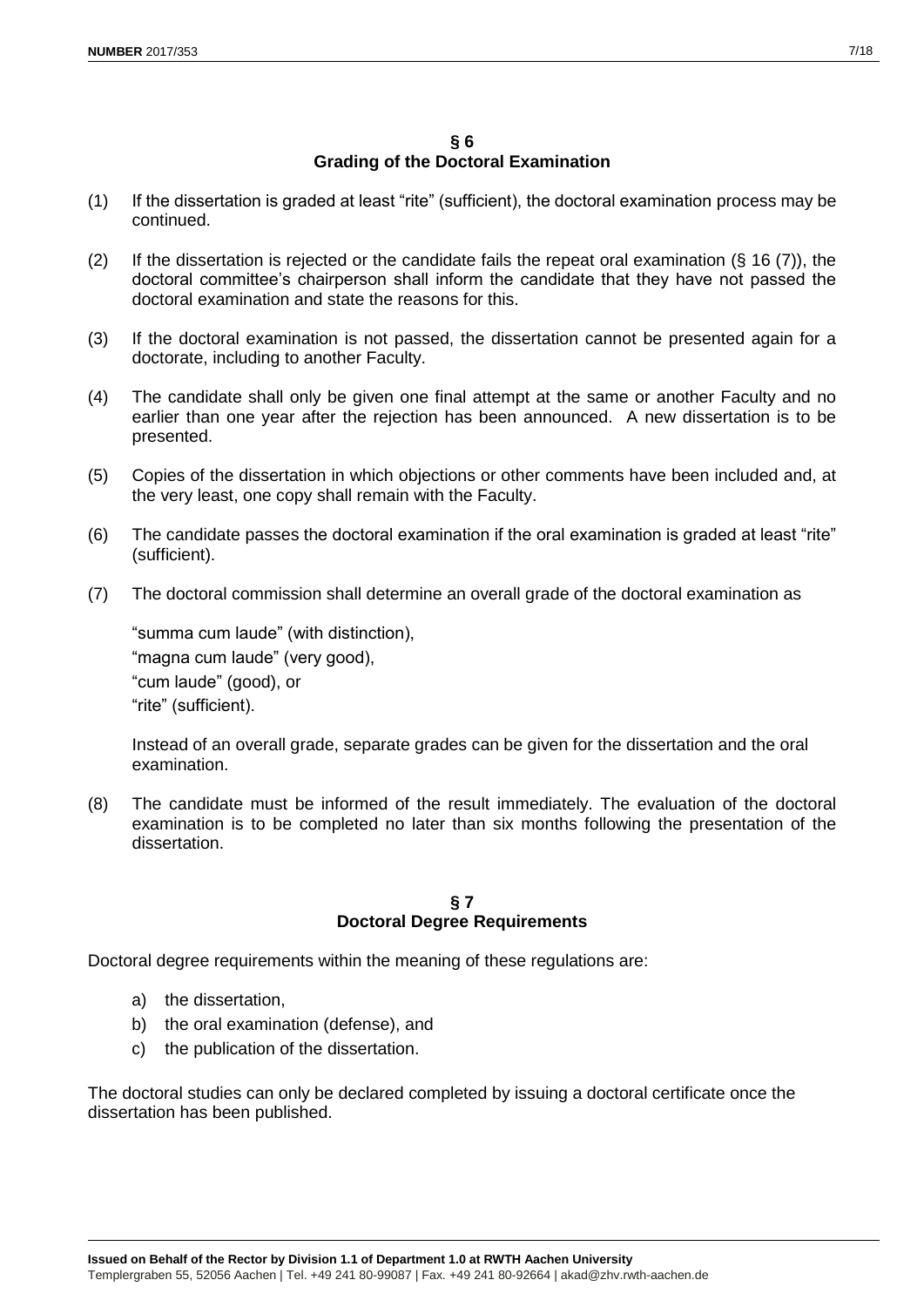## **II Admission to Doctoral Studies**

**§ 8 General Admission Requirements**

- (1) The doctoral examination process can commence if the candidate has obtained
	- a) a degree after relevant university studies with a standard study period of at least eight semesters for which a degree other than "Bachelor" is awarded, or
	- b) a degree after relevant university studies with a standard study period of at least six semesters and subsequent adequate courses in the doctoral subjects that prepare the candidates for the doctorate, or
	- c) a Master's degree within the meaning of § 61 (2) Sentence 2 HG

and can demonstrate their suitability to undertake the independent scientific work necessary for a doctorate through their academic work and achievements.

- (2) The scope of courses and related assessment criteria considered suitable preparation for the doctorate according to Paragraph 1 Sentence b), and the number and type of certificates required, are determined by the doctoral committee or, in individual cases, after consultation with the candidate and the supervisor.
- (3) The prerequisite for the doctorate in philosophy (Dr. phil.) is a Master's or Diplom degree, proof of a completed Master's degree program in the sense of § 61 para. 2 clause 2 HG, or evidence of passing the first state exam for teacher training for upper secondary education or a comparable teacher training examination; the degree must have been acquired in at least one subject represented at the Faculty. The doctoral committee shall decide whether to recognize any other relevant scientific degrees. Furthermore, Latin skills within the scope of the statelevel Latinum (qualifying exam in Latin) are required. This requirement does not apply to the majors and minors in communication studies, modern German literary history, English linguistics, English literary studies, German studies (German linguistics or older German literature), philosophy, education, psychology, geography, economic geography, sociology, and political science, as well as the minors in economic and social history, economics, or international technical and economic cooperation. The doctoral committee shall decide whether to recognize any other languages as suitable in place of Latin at the candidate's request in consultation with the Latin representative.
- (4) If a candidate shows exceptional scientific achievements, the doctoral committee may admit the candidate to the doctoral examination process at the request of three professors from the Faculty of Arts and Humanities per § 35 HG with a majority of two-thirds of its members in accordance with the provisions of § 49 (11) HG.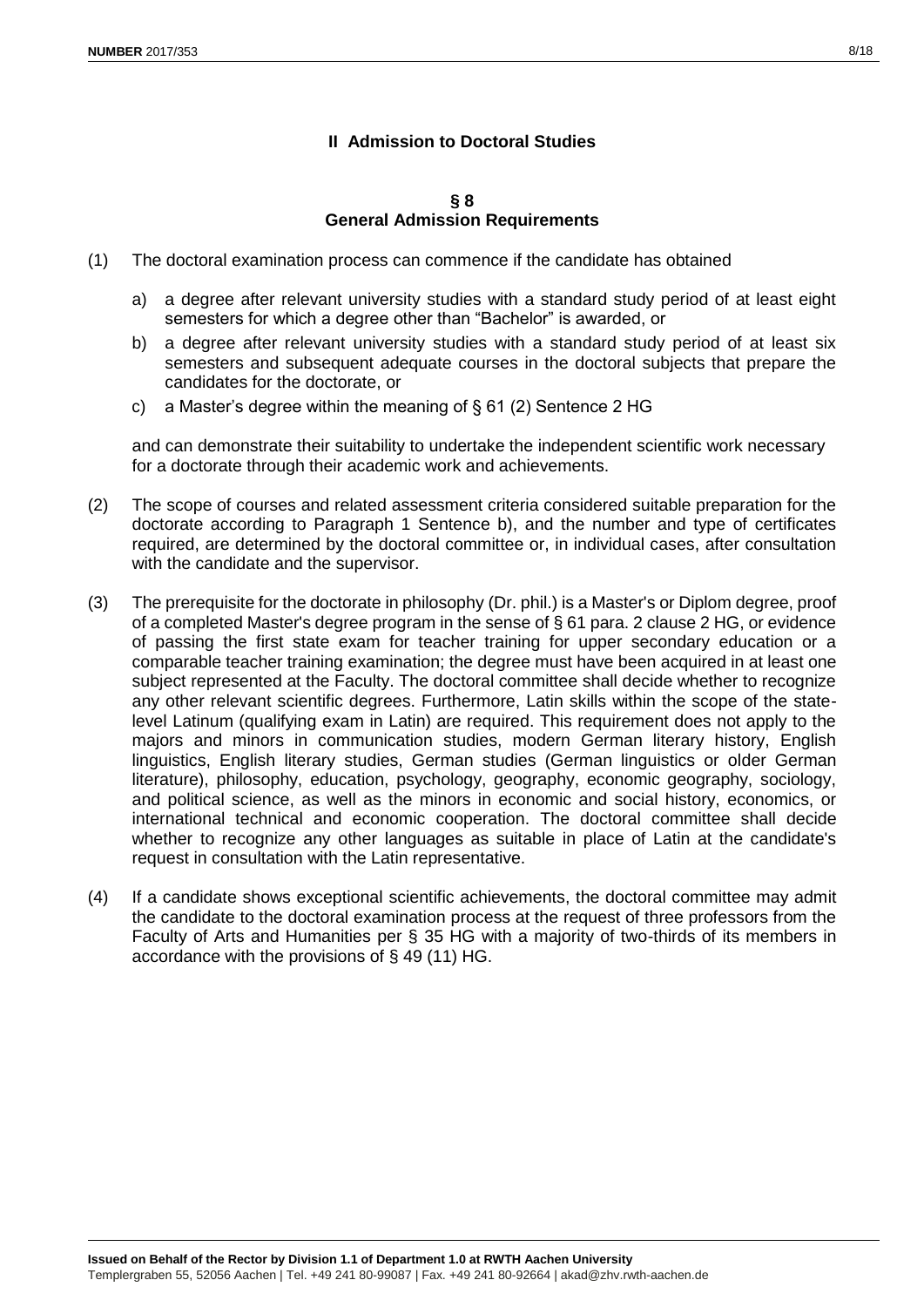#### **§ 9**

## **Admission to Doctoral Studies Based on a Degree Awarded by an International University**

- (1) A general requirement for admission to doctoral studies is a professional qualification or another final examination to complete a relevant scientific course with a standard period of study of at least eight semesters, including a final academic thesis integrated into the course awarded by a university outside Germany if the degree
	- 1. is to be considered equivalent to corresponding degrees that are awarded at German universities based on intergovernmental agreements,
	- 2. is to be considered a general requirement for admission to doctoral studies based on evaluations of the Central Office for Foreign Education at the Standing Conference of the Ministers of Education and Cultural Affairs (ständige Konferenz der Kultusminister) of the federal states or the German Rectors' Conference (Hochschulrektorenkonferenz),
	- 3. is to be considered equivalent to a relevant degree that can be awarded at RWTH Aachen University based on agreements with partner universities outside of Germany by RWTH Aachen University.
- (2) Within the scope of admission to the doctoral program based on a degree awarded by an international university, the doctoral committee may impose additional requirements that are related to the scientific field that is to be addressed in the dissertation.

#### **§ 10 Center for Doctoral Studies**

- (1) In addition to the general admission requirements for doctoral studies, every candidate shall also acquire a subject-related, research-oriented qualification at RWTH Aachen University's Center for Doctoral Studies (CDS). This is intended to encourage the candidate's scientific independence and allow them to acquire key academic qualifications.
- (2) In individual cases, if the candidate already has these key qualifications, the doctoral committee may approve exceptions to participating in the CDS.

#### **§ 11 Application for Assessment of the Admission Requirements**

- (1) Every candidate who intends to undertake doctoral studies at the Faculty of Arts and Humanities shall apply for the assessment of the admission requirements.
- (2) The application in accordance with Paragraph 1 shall be submitted in writing to the Faculty's doctoral committee. The following must be submitted together with the application:
	- 1. the intended topic of the dissertation;
	- 2. the letter of intent from a university instructor at the Faculty per § 35 HG, which states their willingness to supervise the candidate with the dissertation and thus enter into a supervision agreement;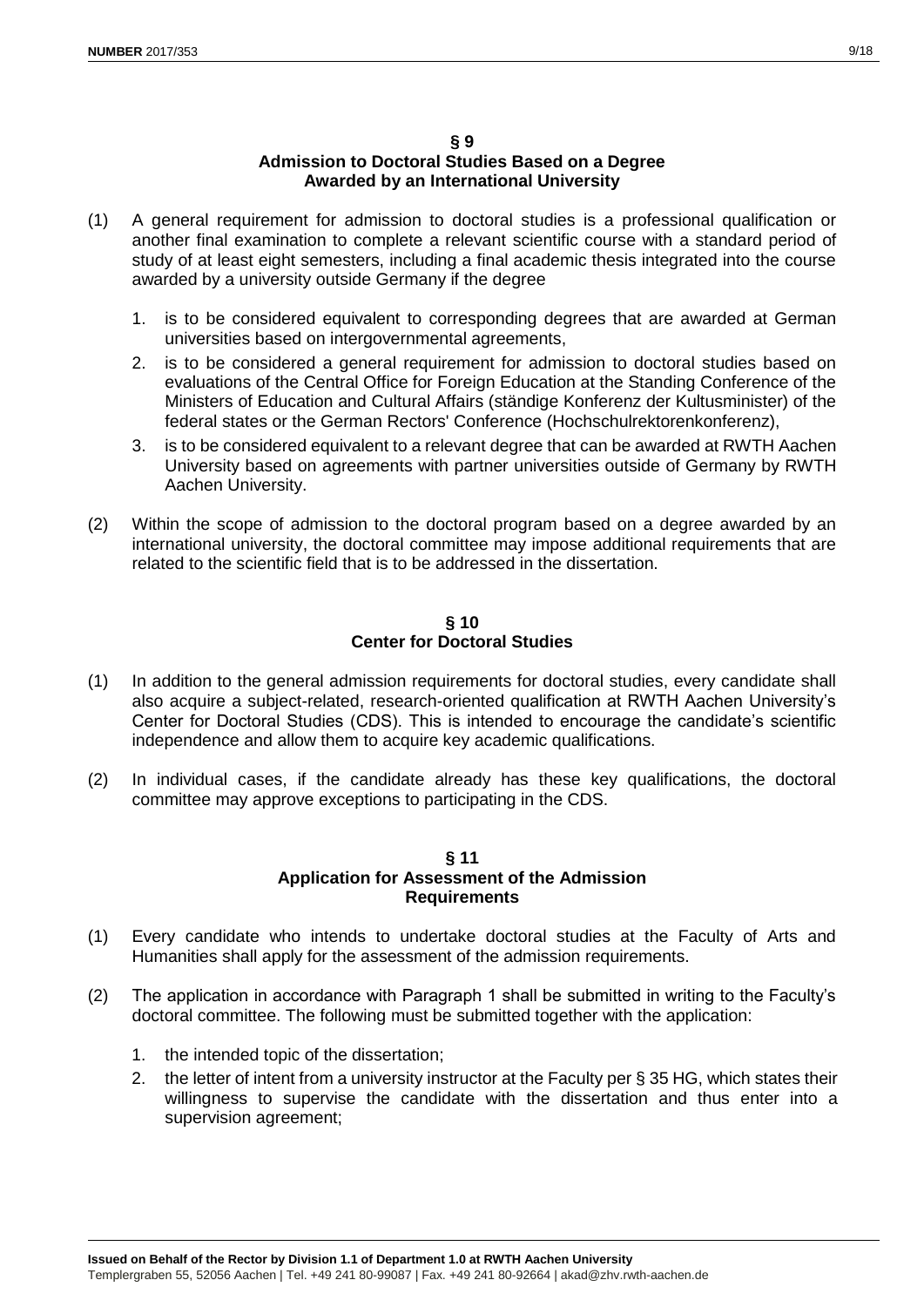- 3. evidence that the admission requirements in accordance with §§ 8 through 10 have been met;
- 4. an overview of the scientific career; including evidence about additional completed studies or exams as well as a declaration of any past unsuccessful doctoral examination processes;
- 5. a declaration that the candidate accepts these Regulations Governing Doctoral Studies.
- (3) The doctoral committee decides whether to accept or reject the doctoral candidate. Acceptance may be conditional on completing additional requirements or examinations in accordance with §§ 8 and 9.
- (4) The candidate shall be notified of the acceptance immediately and in writing. They shall receive a written notification of rejection or conditional acceptance, including the reasons for this decision and information on legal remedies.

#### **§ 11a Data Collection, Processing, and Transfer**

In accordance with § 5 of the Act on Statistics for Higher Education (Hochschulstatistikgesetz – HSchStG), universities must collect personal data about anyone admitted to doctoral studies under § 11 (4). The personal data of the doctoral candidates are automatically stored by the University and are processed by the IT Center as well as the Central University Administration in order to comply with legal requirements. The University will only transmit the data if this is necessary to comply with its legal duties or duties specified in its statutes. Data transfer to the Statistical Office of the State of North Rhine-Westphalia (IT NRW) concerns the data collection characteristics in accordance with § 3 (1), § 4, and § 5 (2) HSchStG (Higher Education Statistics Act).

## **III Doctoral Examination Process**

#### **§ 12 Application for Admission to the Doctoral Examination**

- (1) The candidate's application for admission to the doctoral examination shall be submitted in writing to the doctoral committee.
- (2) The application must include:
	- 1. the title of the dissertation and
	- 2. a request for reviewers.
- (3) The following documents are to be submitted with the application:
	- 1. a CV in tabular form presenting the candidate's career and education,
	- 2. the certificates and evidence required in accordance with §§ 8 to 11,
	- 3. a Certificate of Good Conduct from the Federal Central Register of document type O. Presentation of the Certificate of Good Conduct is not required if the candidate works in the public or church service,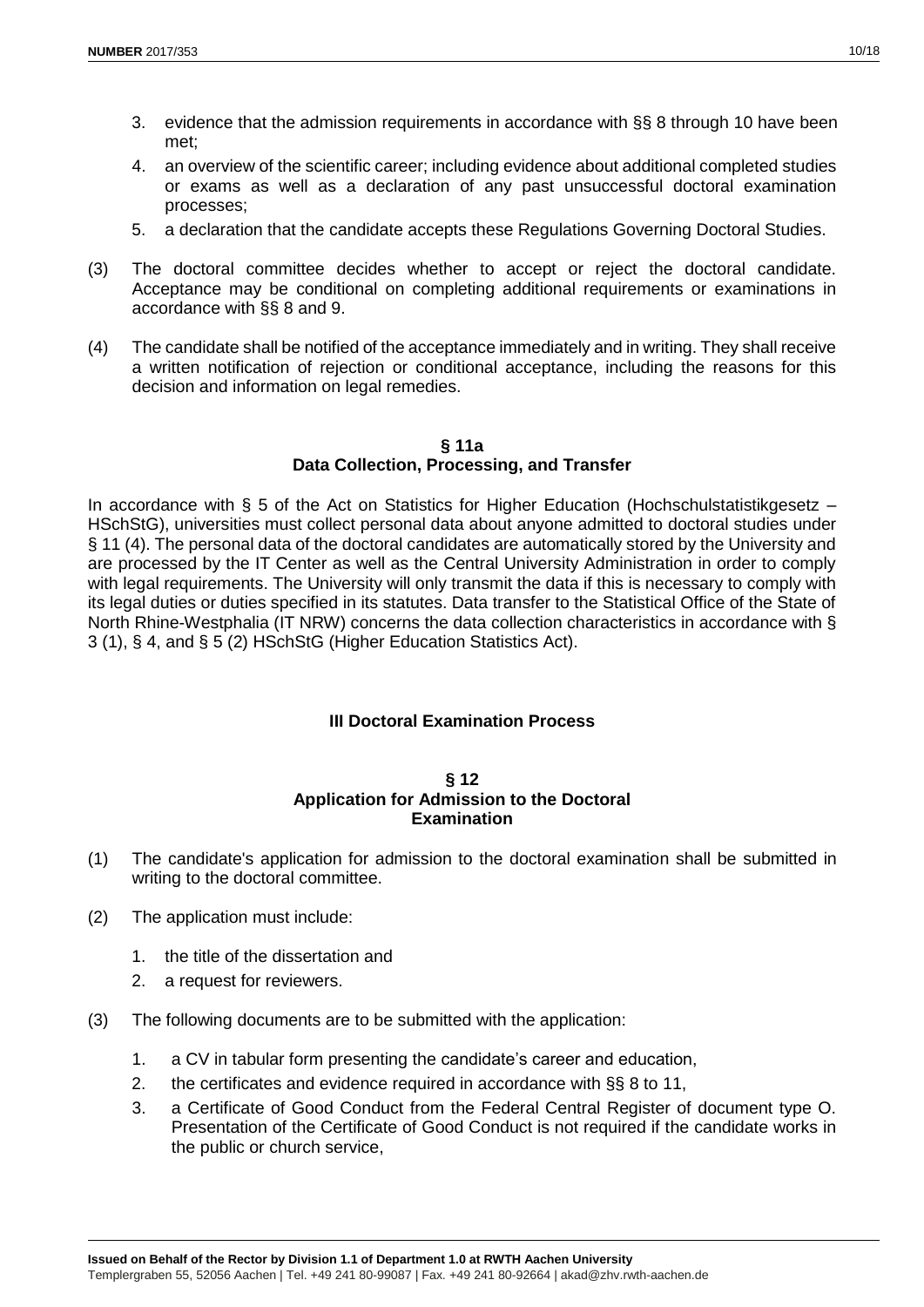- 4. a dissertation in the form of a word-processing text ready for printing in accordance with § 5 (1), at least four bound copies and an electronic version,
- 5. a specimen copy of any publications,
- 6. information about who the principal supervisor of the dissertation was,
- 7. an affidavit that the candidate has independently completed the dissertation and has indicated any means of support used in the dissertation,
- 8. an affidavit on whether the candidate has submitted doctoral applications in the past, including the result, stating the time, the German or international university, Faculty or department as well as the topic of the dissertation,
- 9. a brief summary of the dissertation on two printed pages,
- 10. an indication of whether the candidate wishes to take the oral examination in the form of a comprehensive oral examination (Rigorosum), which includes the topic of the dissertation as well as other related subjects or in the form of a thesis defense (Disputation), a discussion of the contents and form of the dissertation.
- 11. a written declaration that the candidate has acknowledged and adhered to the Guidelines and Procedures for Safeguarding Good Scientific Practice at RWTH,
- 12. in the case of a cumulative dissertation, the Faculty of Arts and Humanities Statement of Authorship form.
- (4) If the dissertation was produced at an institution outside RWTH Aachen University, the candidate must submit a written declaration that the publication of the dissertation does not violate any existing trade secrets.
- (5) Candidates must submit certified copies of certificates. Certified translations of certificates not in German are to be included on request.

#### **§ 13 Initiation of the Doctoral Examination Process**

- (1) The doctoral committee initiates the doctoral examination process once a written application for its initiation and the documents to be submitted in accordance with § 12 have been received in full, and the reviewers have declared that they are willing to provide an expert opinion. The process shall be initiated no later than three weeks after receipt of the application.
- (2) Upon initiation, the reviewers and the doctoral commission are to be appointed and the subject areas for the examination determined. The candidate shall be notified of the initiation immediately in writing.
- (3) The doctoral examination process shall not be initiated if the doctoral application and the submitted documents do not meet the requirements according to  $\S$  12. If the doctoral committee decides not to initiate the doctoral examination process, the candidate shall be informed by the doctoral committee's chairperson immediately in writing, stating the reasons for this decision along with information on legal remedies.
- (4) An application to initiate the doctoral examination process that has been submitted to the University can be withdrawn within a week of the announcement of the initiation of the doctoral examination process in accordance with Paragraph 2.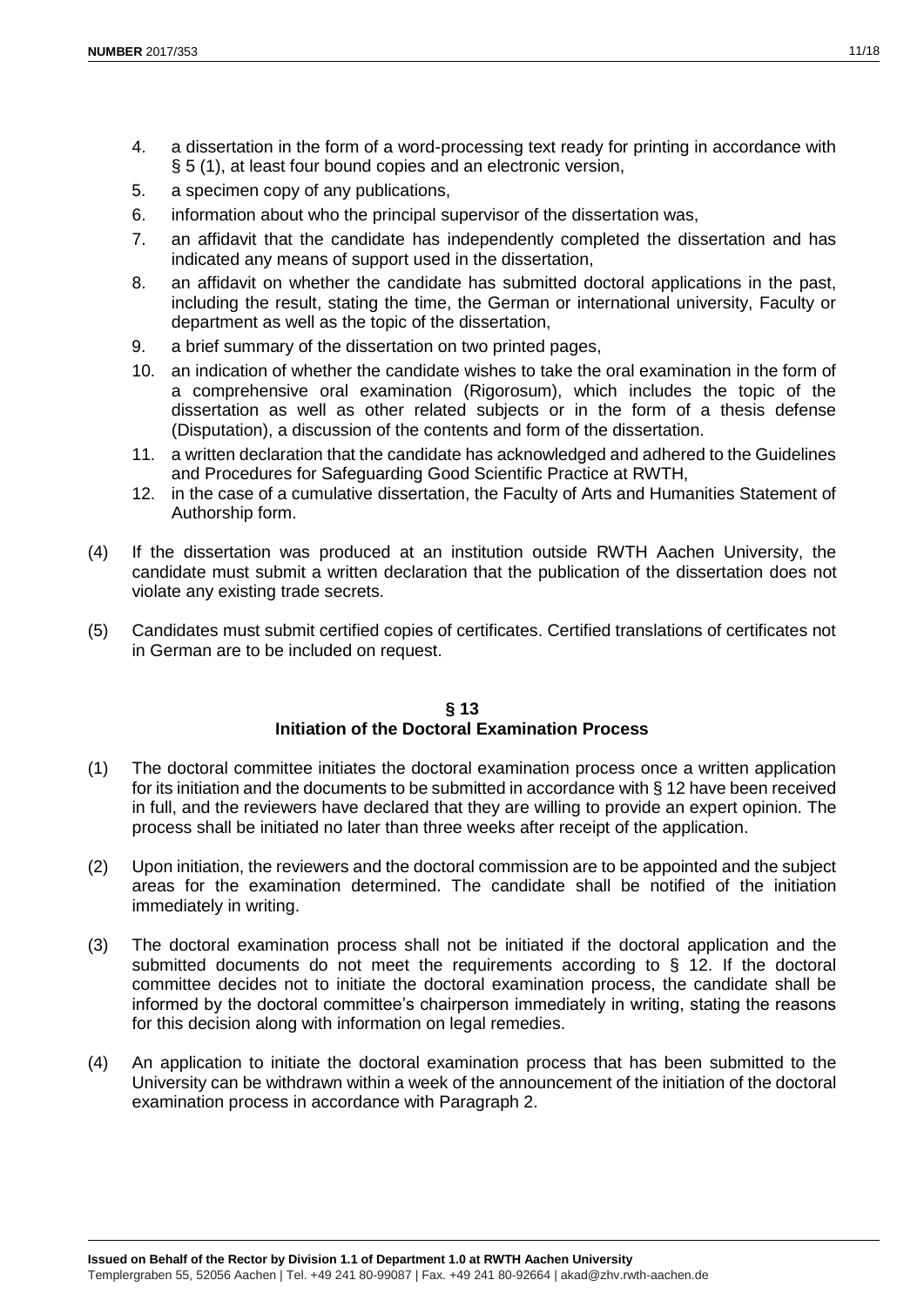#### **§ 14 Evaluation of the Dissertation**

- (1) The reviewers evaluate the dissertation and report back to the Faculty in separate written expert opinions, ideally within three months. They can request that the dissertation be accepted, rejected, revised, or not even considered if they deem the Faculty not to be the responsible authority. They must furthermore include the reasons justifying their recommendation. An expert opinion supporting the acceptance of the dissertation must include a recommended grade according to the grading scale in  $\S 6$  (7). If a reviewer is not able to prepare their expert opinion within five months, the doctoral committee may appoint another reviewer. Another reviewer shall be appointed within the period stated in § 13 (1) Sentence 2.
- (2) Once the expert opinions have been received, the chairperson of the doctoral committee shall present the dissertation and the expert opinions to the Faculty's university instructors per § 35 of the Higher Education Act (HG), professors relieved of teaching duties or retired, adjunct professors, honorary professors, private lecturers from the Faculty, and the members of the Faculty Council who have a doctorate degree to allow them to make a statement or, if necessary, submit a written objection. The dissertation and expert opinions shall be available for review for a period of three weeks during the lecture period or six weeks during the lecturefree period. The objection period expires at the end of the second working day following the end of the review period.
- (3) If the reviewers unanimously recommend the acceptance of the dissertation and no objection has been made, the doctoral committee's chairperson shall determine that the dissertation is accepted. If the reviewers unanimously recommend the rejection of the dissertation and no objection has been made, the doctoral committee's chairperson shall determine that the dissertation is rejected.
- (4) If the reviewers disagree on the acceptance of the dissertation or at least one of the reviewers recommends that the dissertation be revised or not considered and an objection has been submitted within the deadline, the doctoral commission shall appoint an additional reviewer. After receiving the additional expert opinion, the doctoral committee discusses the submission and recommends whether the dissertation is to be accepted, rejected, revised, or not considered. If the recommendation is made unanimously, the doctoral committee's chairperson shall make the necessary determinations. Non-consideration does not mean that the dissertation has been rejected.
- (5) If a unanimous recommendation in accordance with Paragraph 4 cannot be achieved, the doctoral committee's chairperson shall present the dissertation together with the expert opinions, statements, and objections to the doctoral committee. Based on the recommendations, the committee shall make a decision immediately on the acceptance, rejection, or revision of the dissertation or non-consideration. Dissertation acceptance requires the submission of two supporting expert opinions.

## **§ 15 Revision of the Dissertation**

(1) The doctoral commission or the doctoral committee may, in accordance with § 14 (4) or § 14 (5), ask the candidate to revise the dissertation once within a set deadline.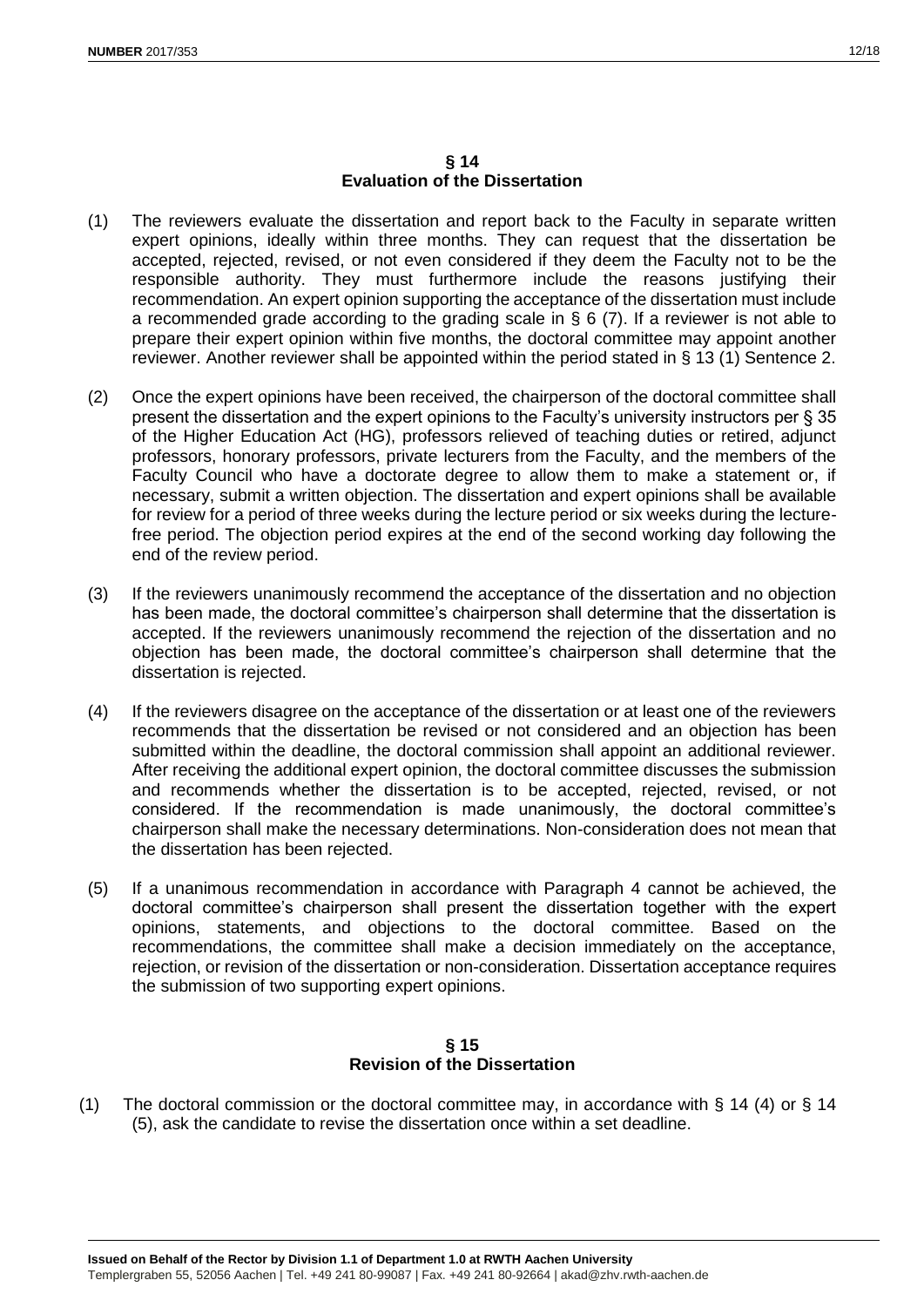The conditions for the revision are to be put on record and are to be communicated. The deadline can only be extended once. If the deadline is exceeded, the doctoral committee's chairperson shall determine that the dissertation is rejected.

(2) Once the dissertation has been revised within the deadline, it shall be reexamined in accordance with § 14. The expert opinion of the revised version must particularly address the question of whether the conditions in accordance with Paragraph 1 have been adequately met. The revised version of the dissertation may only be rejected if conditions have not been adequately met or if there are strong scientific objections to sections that were rephrased or newly added to the dissertation during the revision that make rejecting the dissertation necessary.

#### **§ 16 Oral Examination/Defense**

- (1) Once the dissertation has been accepted, the doctoral committee's chairperson will arrange an oral examination or defense. At the candidate's request, it is conducted either in the form of a broader, comprehensive oral examination (Rigorosum) or in the form of a thesis defense (Disputation).
- (2) The doctoral committee's chairperson shall inform the university instructors at the Faculty of Arts and Humanities, the rector, the other Faculty's deans, the members of the doctoral commission, the members of the Faculty Council, and the candidate of the time and place of the oral examination at least ten days beforehand. The time and place of the oral examination shall be announced on the department's notice boards.
- (3) Each candidate shall be examined individually. As a rule, the oral examination is conducted in German. A part of the exam may be conducted in another language.
- (4) The following provisions apply to the examination conducted in the form of the comprehensive oral examination (Rigorosum):
	- 1. This examination is to be taken in one major subject and two minor subjects or in two major subjects. However, the choice of two majors requires that the candidate has previously studied these subjects as majors in a Magister, Master's, or Diplom degree program at an institution of higher education/a university.
	- 2. If one major and two minor subjects are chosen*,* the major subject is usually the subject in which the dissertation's main topic is covered. Like the minor subjects, it is chosen by the candidate on the basis of the catalog of subjects listed in No. 4. Upon request, subjects other than those mentioned in this catalog of subjects taught at RWTH Aachen University or at another German university may be chosen as one of the minor subjects if they are reasonably related to the other chosen subjects; the doctoral committee decides whether to permit such subject combinations.
	- 3. The examiners shall be appointed in accordance with § 3 (2); a different examiner shall be appointed for each subject. The oral examination shall last 90 minutes. Of this time, approximately half is spent on the examination in the major subject, and the other half is spent on the examination in the two minor subjects or the second major subject.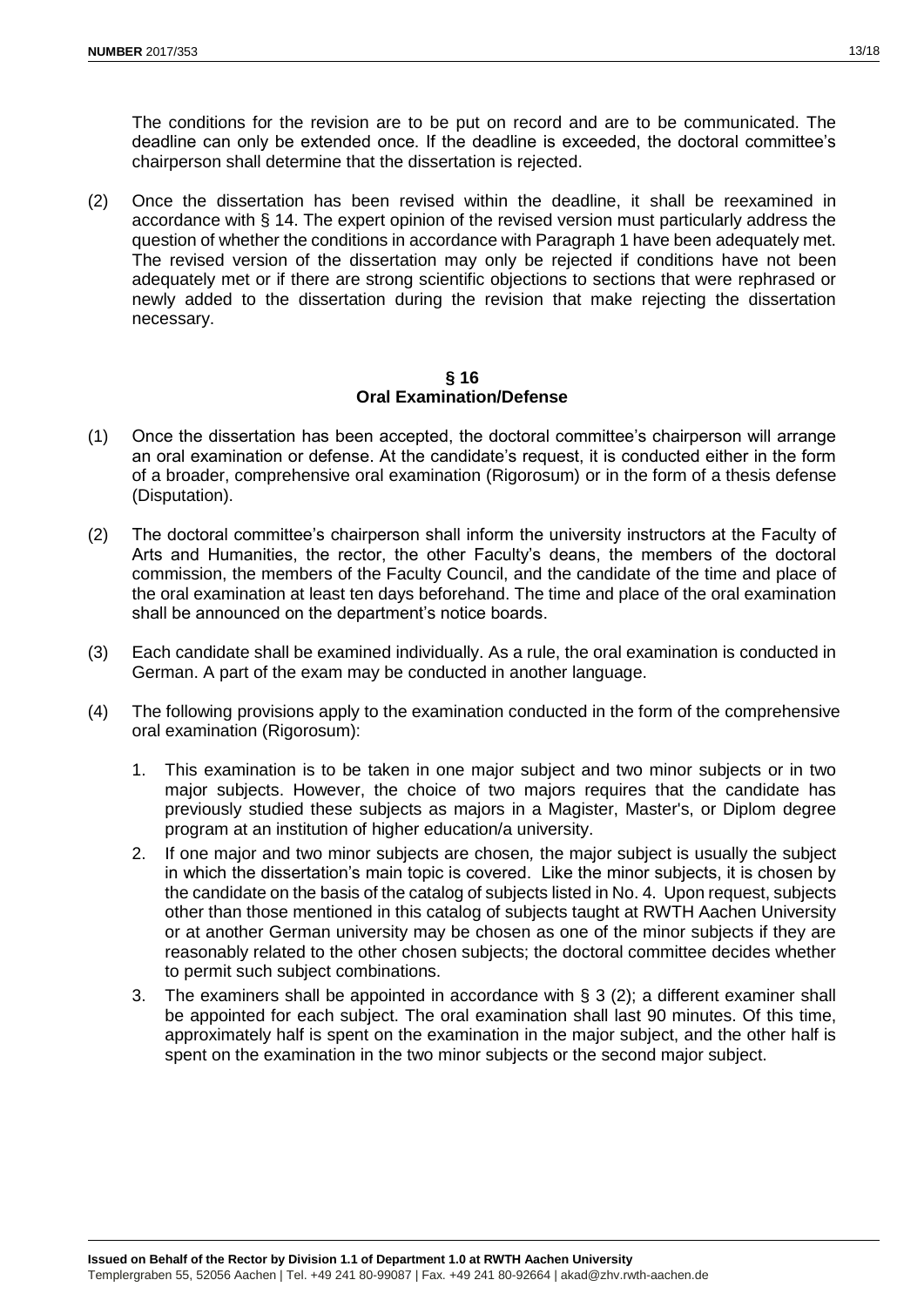4. Major and minor subjects that may be chosen for the oral examination are: Philosophy,

Educational Science,

Psychology,

Sociology,

Protestant Theology,

Catholic Theology,

Communication Studies,

Political Science,

German Studies (German Linguistics or Older German Literature),

Modern German Literary History,

German Language and Literature Pedagogy,

Social Sciences Pedagogy,

Foreign Language Pedagogy,

English Linguistics,

English Literature,

Romance Linguistics,

Romance Literature,

Ancient History,

Medieval and Modern History,

Geography,

Economic Geography,

Art History, or

Architectural History.

- 5. Only one of the subjects of history of technology, economic and social history, or history, theory and ethics of medicine may be chosen as one of the two minors. If Ancient or Medieval History and Modern History is chosen as the major, only one of the minors may be from the field of history. The doctoral committee can decide on exceptions in justified cases.
- 6. In justified exceptional cases, both minor subjects may be chosen from other Faculties and/or other universities if the requested subject representatives and the doctoral committee agree to the combination.
- 7. All members of the Faculty of Arts and Humanities who have a habilitation have the right to participate in the comprehensive oral examination (Rigorosum) as guests. Other guests may be admitted if they hold a doctorate and if the candidate agrees. Doctoral candidates who have started working on a dissertation topic in the same subject can be admitted as audience members unless the candidate objects to this.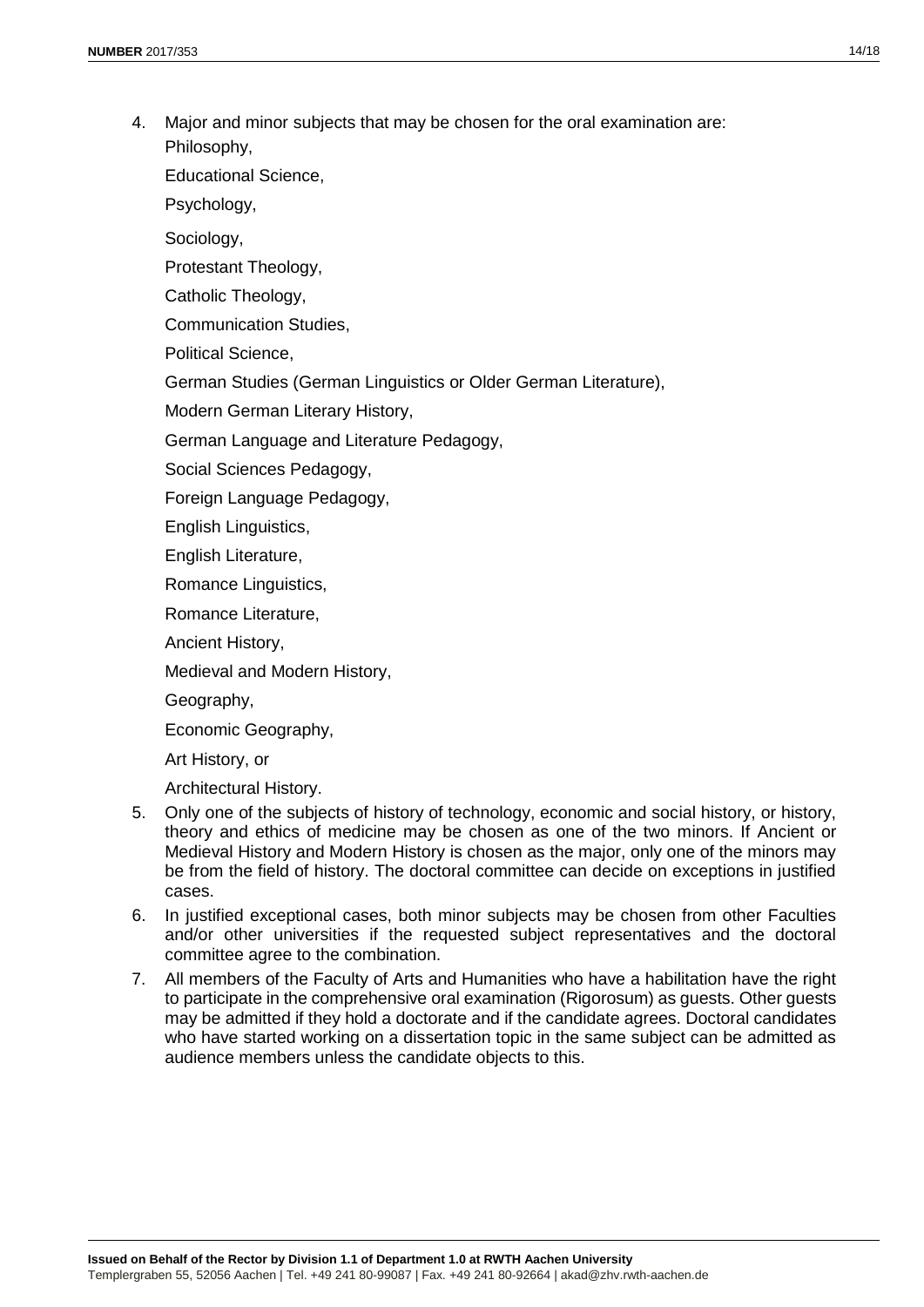- (5) The following provisions apply to the oral examination in the form of a thesis defense (Disputation):
	- 1. The thesis defense consists of a discussion between the doctoral candidate and the examining committee of no more than 90 minutes in duration. The doctoral candidate shall begin the thesis defense by giving a presentation on the topic of their dissertation. This presentation should not exceed 20 minutes. They shall place their work in the context of their assigned research field and related research fields within the subject. The subsequent thesis defense shall address topics of the dissertation and related fields
	- 2. The thesis defense is open to all members of RWTH; the chairperson of the doctoral committee may limit the number of audience members. Only the members of the doctoral commission have the right to ask questions during the thesis defense.
- (6) The doctoral commission shall decide on the result immediately after this oral examination.
- (7) If the candidate fails the oral examination, it may only be repeated once and only at the Faculty of Arts and Humanities. The candidate can register to repeat the examination no earlier than three months and no later than 18 months following the oral examination.
- (8) After passing the oral examination, the applicant is entitled to use the German Ph.D. title "Doctor des" [Doctor of].

## **§ 17 Publication of the Dissertation**

- (1) Once the candidate has passed the doctoral examination, they shall present the dissertation to the dean for approval of the version intended for publication. If the dissertation has been accepted and no additional requirements for a revision of the dissertation have been stipulated and placed on file, approval may be obtained and granted even before the oral examination is conducted. The dean shall issue this approval in agreement with the reviewers once any additional requirements that may have been stipulated are met.
- (2) The Faculty of Arts and Humanities is entitled to request that the doctoral candidate
	- include a summary of their work of no more than one printed page and transfer the right to the University to publish this summary or offer it to a publisher or a database, and
	- provide the title, subtitle, and summary in two languages (usually in German and English).
- (3) The doctoral candidate is required to make their dissertation available in an appropriate manner to the scientific community by way of copying and distribution. This happens either by:
	- a) submitting one deposit copy to the Faculty's Office and 50 deposit copies to the University Library in the form of a book or photo print, or
	- b) publishing it in a scientific journal; in this case, it is necessary to submit one deposit copy to the Faculty's Office and 15 deposit copies to the University Library; it must also be stated, e.g. on the back of the title page, in which journal the dissertation is published (including the publisher and its location), all deposit copies must include the note "D 82 (Diss. RWTH Aachen University), [indicating the year of the oral examination], or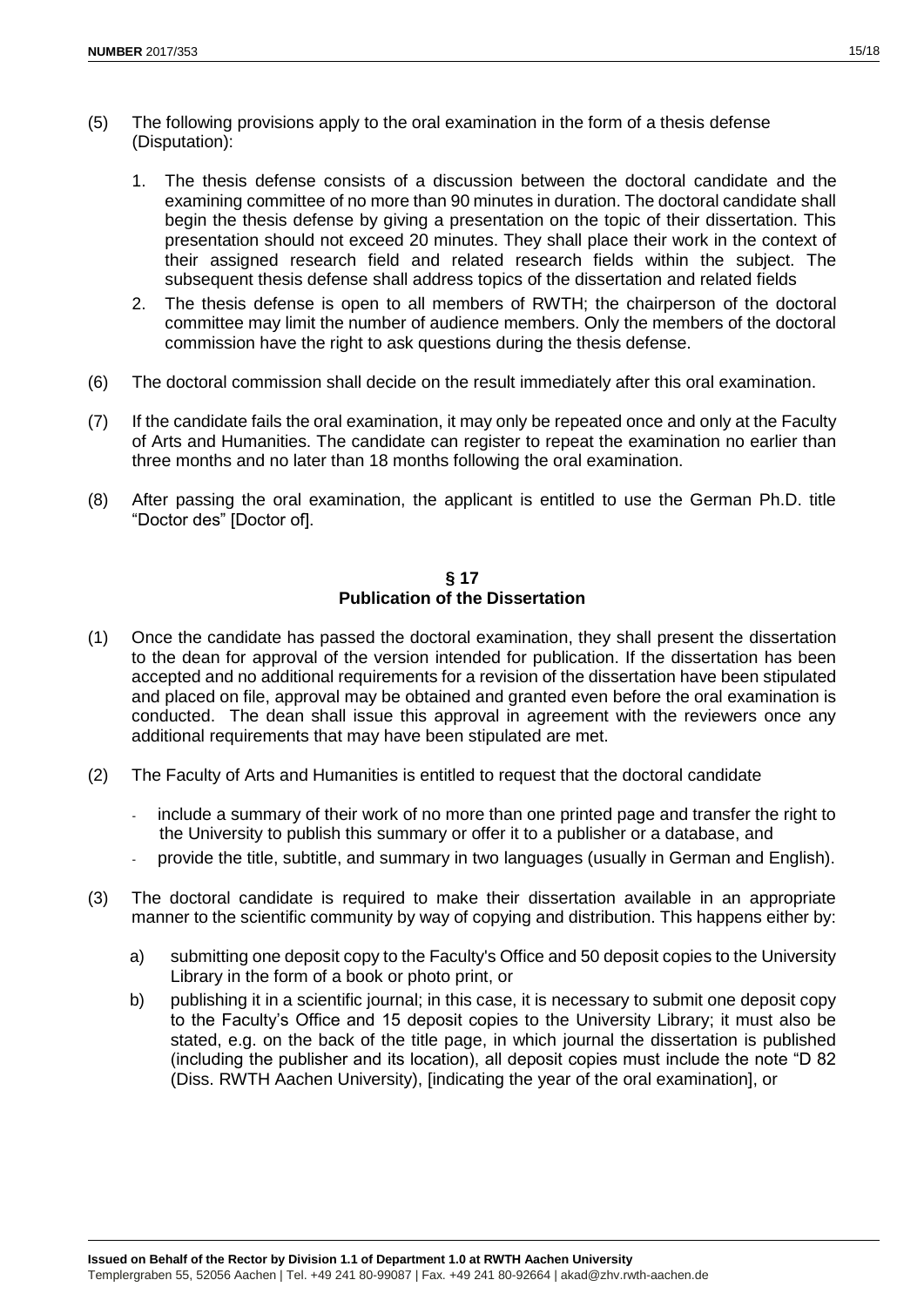- c) distribution in book stores by a commercial publisher with a minimum circulation of 150 copies; in this case it is necessary to submit 4 (or 5 if there are three reviewers) deposit copies to the Faculty's Office and 15 deposit copies to the University Library; it must also be stated, e.g. on the back of the title page, which publisher published the dissertation (including the publisher and its location), all deposit copies must include the note "D 82 (Diss. RWTH Aachen University), [indicating the year of the oral examination], or
- d) submitting an electronic copy to the University Library, the data format and transfer of which is to be agreed with the University Library, together with a deposit copy. An additional deposit copy must be submitted to the Faculty's Office. The University Library requires an abstract in German and English for publication. The doctoral candidate shall transfer the right to publish the electronic version in data networks to the University Library, the DNB (German National Library) in Frankfurt/Leipzig and, if applicable, the German Research Foundation's Special Collection Library and confirms that the electronic version corresponds with the accepted dissertation. The University Library shall check the delivered version to ensure it is legible and meets the specified requirements. The submission of files that do not meet the specified file format and data carrier requirements shall not be considered a publication.

All deposit copies to be submitted must include a dedicated title page with the candidate's name; their CV or educational background may also be added. They must be printed on ageresistant, wood-free, and acid-free paper and permanently bound together. They must also be technically flawless. If it is determined that the copies do not meet these criteria, they shall be rejected. Rejected work shall be considered unpublished; the doctoral degree certificate shall therefore not be issued.

(4) The dissertation is to be published no later than two years after the oral examination. In justified exceptional cases, the dean may extend the deadline. If the candidate misses the deadline, all rights acquired with the examination shall expire.

## **§ 18 Doctoral Degree Certificate**

After the dissertation has been published, a doctoral certificate is issued and signed personally by the rector and the dean. The doctoral degree certificate bears the date of submission of the deposit copies to the University Library. The reviewers who recommend acceptance of the dissertation are to be named on the doctoral certificate. The doctoral examination process is completed once the doctoral certificate has been issued. After receiving the doctoral certificate, the candidate has the right to carry the doctor title.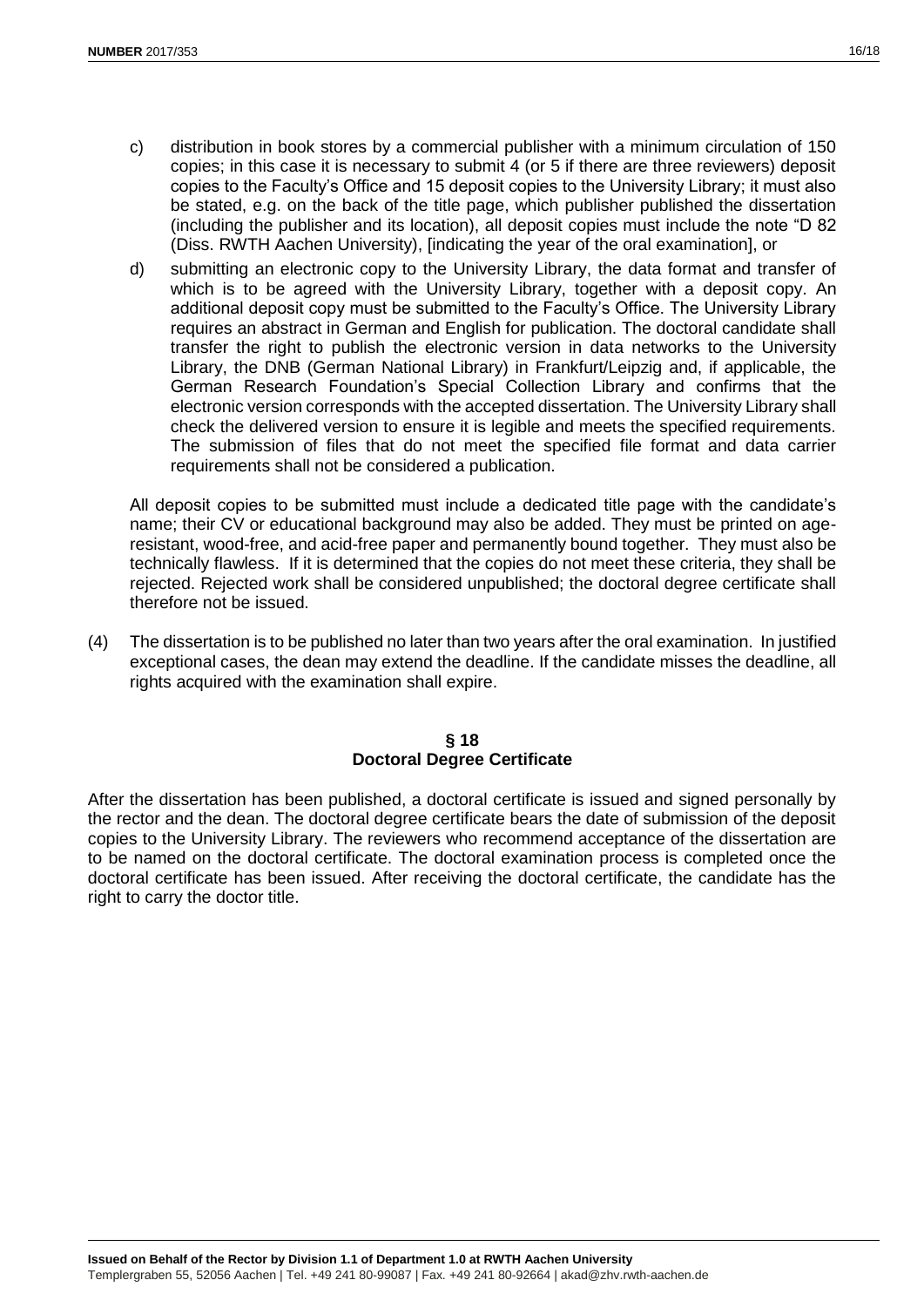## **§ 19 Honorary Doctorate and Renewal of the Doctoral Certificate**

- (1) Upon request by the Faculty of Arts and Humanities, the Senate may award the academic degree and title of a doctor of philosophy honoris causa (Dr. Phil. h.c.) to individuals who show extraordinary personal, scientific, technical, or artistic performances in a field in which the University specializes. They may not be members or associates of RWTH Aachen University.
- (2) The Faculty of Arts and Humanities may only submit honorary doctorate applications for the doctoral degrees that it is entitled to award. In preparation for this application, the Faculty should obtain at least two external expert opinions. The Faculty Council shall decide on the application to the Senate in two sessions. The application requires the support of two-thirds of the members of the Faculty Council.
- (3) The rector awards the honorary doctorate by presenting a doctoral certificate that commends the merits of the honored individual.
- (4) Doctoral graduates of the Faculty of Arts and Humanities who are distinguished for their scientific or practical professional work may be honored with the renewal of the doctoral certificate after 25 or 50 years or on extraordinary occasions.

## **§ 20 Revocation of the Doctoral Degree**

- (1) The doctoral degree may be revoked
	- a) if it transpires that it was achieved on the basis of false statements regarding significant requirements for admission to doctoral studies,
	- b) if it transpires that it was achieved using deception regarding the doctoral degree requirements,
	- c) if academic misconduct has been determined in relation to the dissertation or
	- d) if the doctoral graduate has been sentenced to at least one year in prison after being found guilty of a deliberate crime.
- (2) If circumstances come to light that would justify the revocation of the doctoral degree in accordance with Paragraph 1, the doctoral graduate shall be consulted with regarding the accusations before the doctoral committee makes a decision. If an oral hearing is held, a record of the hearing is to be taken.
- (3) The doctoral committee shall communicate decisions detrimental to the doctoral candidate as well as the reasons for these decisions in writing and with information on legal remedies.
- (4) RWTH Aachen University shall inform all other German universities of the invalidity of the doctoral work or the revocation of the doctoral degree.
- (5) The provisions of Paragraphs 2 through 4 shall apply accordingly to the revocation of the degree and the title of an honorary doctor.